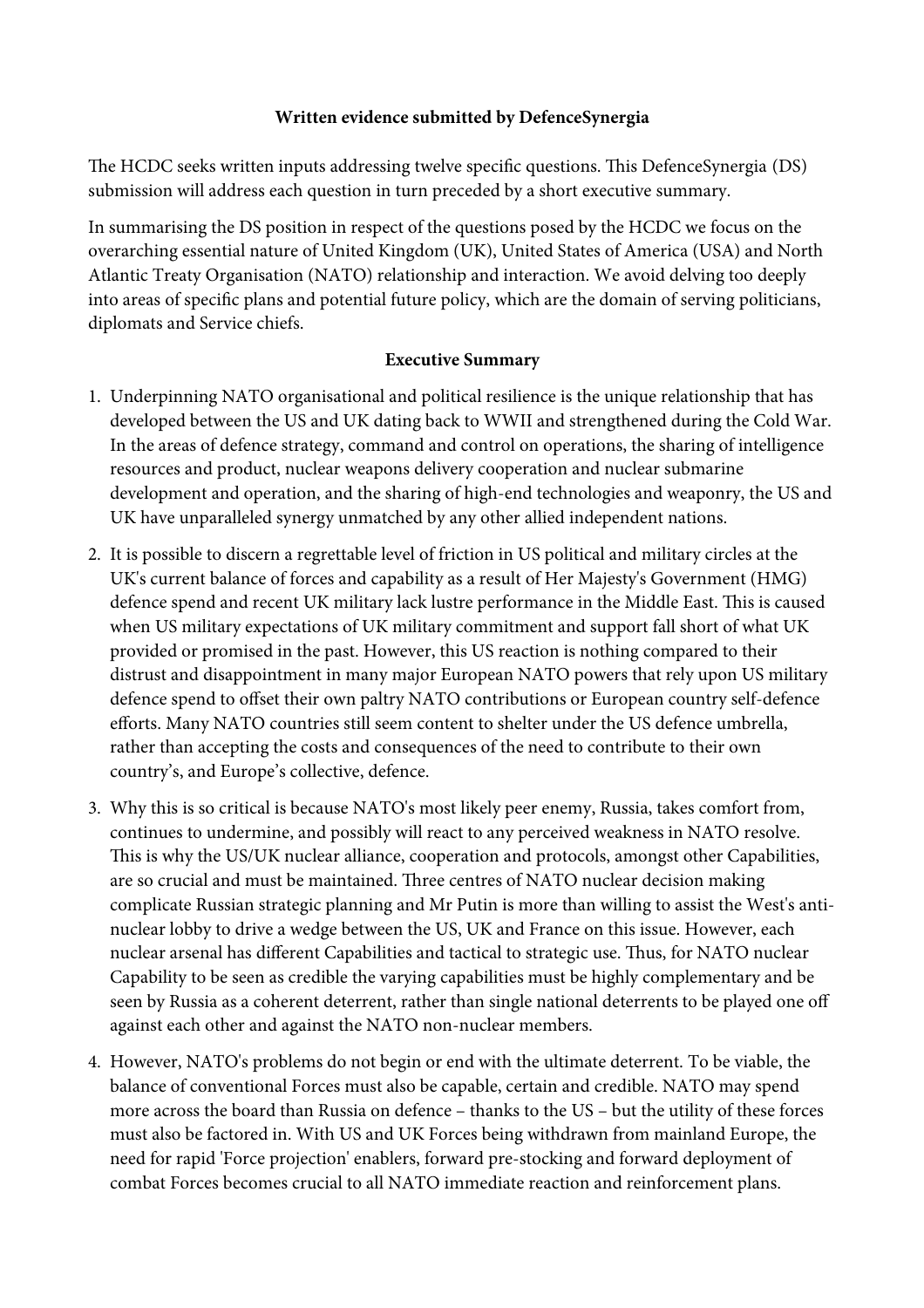However, forward and pre-positioned equipment and stocks are not a panacea as they can be vulnerable to pre-emptive strikes and subversion by Special Forces or local hybrid force attack. Furthermore, if forward stocks/equipment take weeks or months to get to combat readiness, they are not credible and could be quickly overrun or destroyed in any short notice swift strike operations by Russia.

- 5. Mr Putin is attempting to undermine NATO's military cohesion by engaging with more vulnerable NATO and EU countries to set up direct economic, trade, infrastructure, military and technology cooperation, especially with NATO and EU nations in the Mediterranean. This 'divide and conquer' Putin strategy has a number of aims, including: to undermine EU sanctions against Russia; and create tensions between NATO members over actions to counter Russian hybrid activities, aggression and pressures against Ukraine, Baltic States, etc. As part of strengthening NATO's cohesion, the US relationship with the UK must not be to the detriment of the US's relationship with other NATO nations. Nor must the UK's BREXIT decision be seen as the UK having a weaker defence attitude towards Europe and NATO. If NATO nations' relationship with the US and UK sour this will be to the detriment of UK and wider European security and to the beneft of Russia and other anti-European way of life adversaries.
- 6. In brief, the US and UK, who provide the bulk of Force capability in NATO, have a relationship that is unique and this must not be allowed to wither on the vine. Our European NATO allies must spend much more on their own defence or risk alienating our pre-eminent ally the USA. The balance of conventional forces and their disposition must be reassessed and much more resource put into rapid deployment enablers supported by pre-stocking, albeit the latter must be protected and be rapidly generated to combat efectiveness by regular exercises. Finally, the naïve and frankly dangerous voices of the anti-nuclear lobby must be resisted.
- 7. DS input by question posed:
- 7.1. **What US, UK and other NATO member state military and security resources are currently**  available for the defence of Europe? The US, UK and NATO have extensive maritime, land and air forces and capability but this is spread from Norway to Turkey, with much major air and armoured capability based in the US and UK. The US and France have a combination of land, sea and air launched nuclear weapons covering battlefeld tactical, theatre and strategic intercontinental systems which, as alliance members they may use in defence of NATO. The UK has relinquished tactical and theatre nuclear weapons and relies upon the US supplied Trident – with UK built warheads - for its NATO declared strategic nuclear deterrent. Many NATO nations have a wide range of conventional Forces and Capabilities, but most countries focus on particular nationally orientated capabilities tailored to their national defence budgets and priorities. In truth, except in small unit formations for the UK and France, only the US has worldwide 'full spectrum' military capability.
- 7.2. **To what extent could the UK and continental Europe deter an aggressive Russia, or defend themselves from a nuclear threat or conventional attack by Russia, without US participation in NATO?** Using only conventional Forces, European NATO could not deter or defend against a major attack by Russia without US forces. In particular it would be impossible for European NATO to defend essential sea routes in a crisis without US air and maritime forces. Because France and the UK have independent nuclear forces, the lack of US support in a nuclear blackmail scenario could still be a factor, should the Russian's sense or know that the political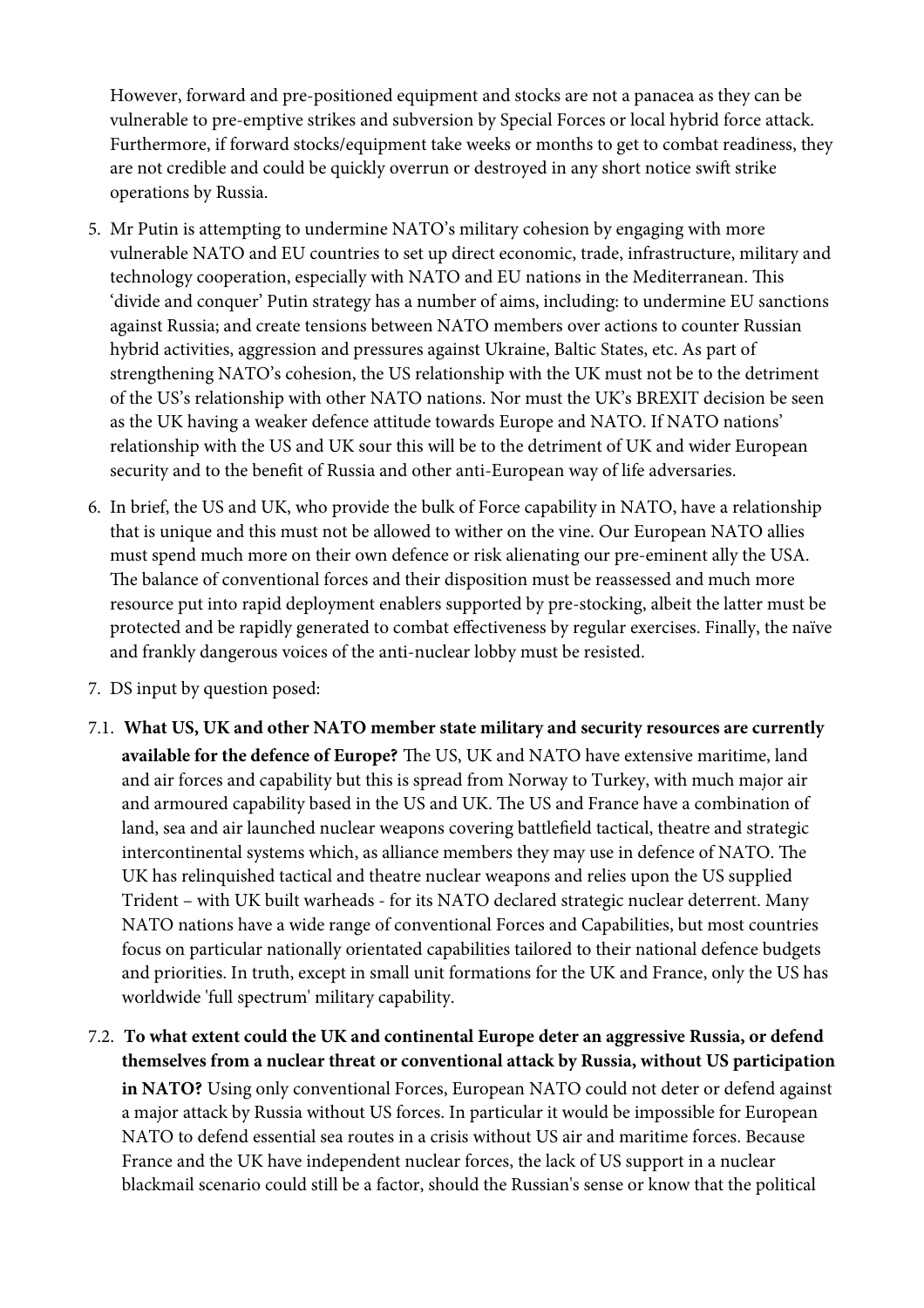will to use the deterrent in support of other nations (in the case of France from tactical to strategic response) is not firm. The problem for a European NATO without strong credible conventional Forces is that the threshold for use of nuclear weapons, or other weapons of mass disruption or destruction, is diminished, which in turn creates its own political dynamic.

- 7.3. **To what is the US currently committed in terms of NATO military modernisation? What**  will be the impact if some of those programmes cease to be funded? The US is the lynch pin of NATO, providing the Supreme Commander supported by C4ISR with direct links to the Pentagon and US Chiefs of Staff. Through US command effort, remedial action has been ongoing to reinforce the Baltic and Central European NATO States with deployed forces and prestocked munitions and equipment. The DoD is forming home-based rapid deployment 'Stryker Brigades' with dedicated heavy air lift and is the prime customer for the F35 Lightning II which will equip NATO US, UK, Italian, Norwegian, Danish, Canadian, Dutch and Turkish air forces. The US is positioning Patriot Surface to Air Missile systems (SAM) in Turkey and Poland (Germany, Spain and Netherlands operate the system). The US would also provide the majority of the heavy conventional forces (tanks, armoured vehicles, attack helicopters, etc) to engage any conventional Force invasion of NATO borders. Removal of US command and control or involvement in any of these Capabilities will be catastrophic, not least because neither the European Union (EU) nations nor their industry will be capable of flling the gaps created in the short to medium term.
- 7.4. Does NATO devote sufficient attention to the threat from international terrorism? Given all the above it can be argued that counter terrorism (COIN) has absorbed too much NATO attention, at least on a nation-by-nation level. This is not to understate the threat, only to emphasise that it is not the only threat. In addition, many countries view terrorism within Europe as a national police or para-military criminal, rather than a NATO military, issue.
- 7.5. **What will be the efect of the Trump Presidency on the further development of a European defence identity and on the level of investment in defence by European NATO member**

**states?** Largely unknown. However, from the feverish reaction reported in the European press following the accession of President Trump one could be forgiven for thinking that his 'threat' to reduce US NATO involvement has actually, thankfully, been taken seriously by the EU members of NATO. Germany has announced extra recruitment for its Army – not something too prominent in the press during President Obama's years.

7.6. **What will be the efect of Brexit on plans by continental NATO states for a European Army, and what efect might that have upon NATO and upon UK national security?** DS has taken the view that BREXIT is not a major factor in UK defence policy that is based upon NATO. DS is concerned over the European Army aspirations to sit alongside NATO. With no involvement in a European Army from the USA and no/little involvement from the UK, is this a further opportunity for Russia to create a 'divide and conquer' rif to undermine European security? Could this encourage a potential invasion of an EU, non-NATO/minor NATO country, without getting the US involved, further creating intra-NATO member tensions? The committee, if it has not already done so, might care to look at a Rand Corporation Study [\(http://www.rand.org/content/dam/rand/pubs/research\\_reports/RR1700/RR1786z1/RAND\\_R](http://www.rand.org/content/dam/rand/pubs/research_reports/RR1700/RR1786z1/RAND_RR1786z1.pdf) [R1786z1.pdf\)](http://www.rand.org/content/dam/rand/pubs/research_reports/RR1700/RR1786z1/RAND_RR1786z1.pdf), an extract from which states:

*Brexit raises questions about the future strategic goals of the EU, which in turn infuence the future*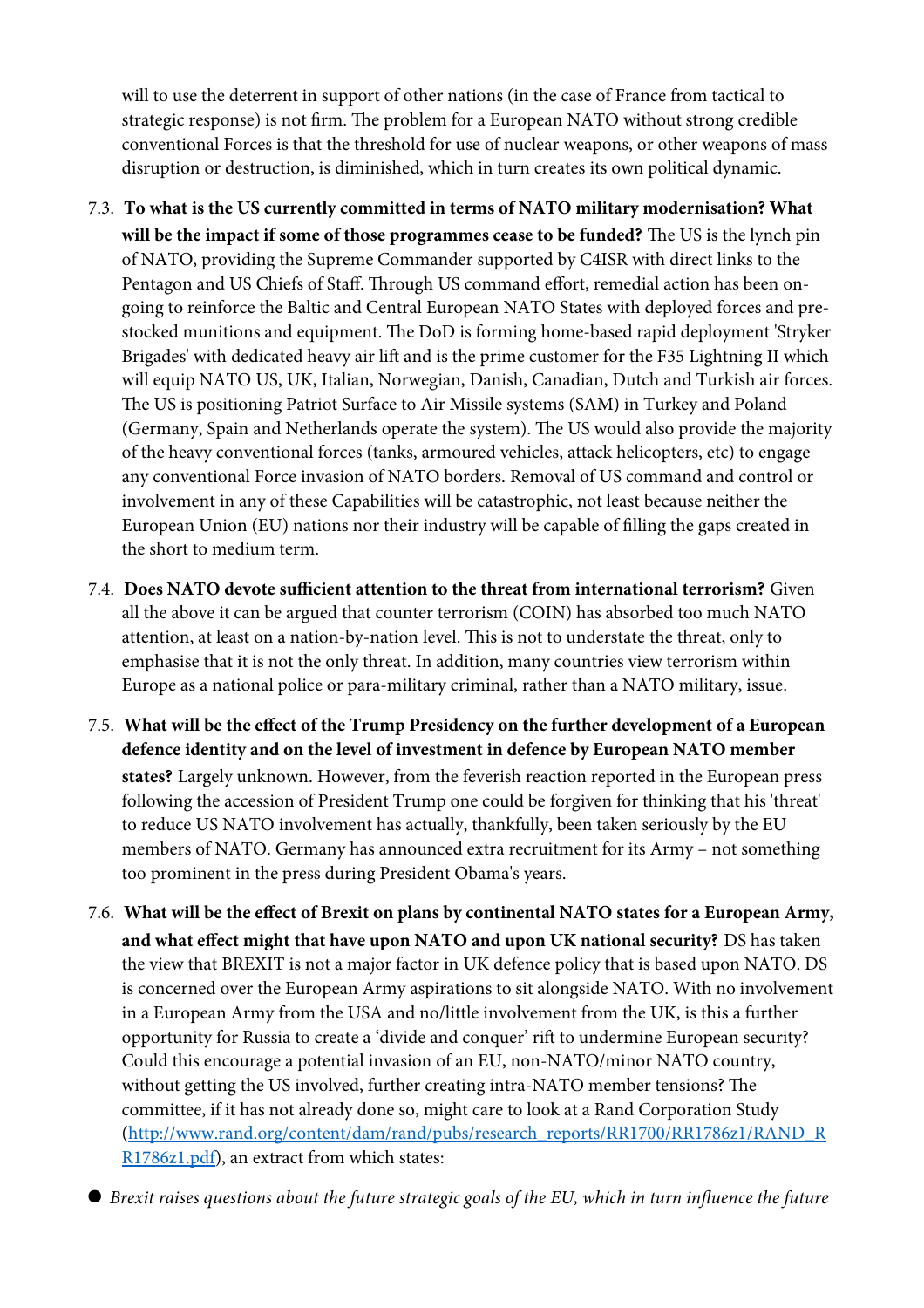direction of the Common Security and Defence Policy (CSDP). The EU will need to adjust to a new *geostrategic reality in the post-Brexit era.*

- *Initiatives aimed at closer integration of European defence activities have been characterised by slow progress in recent years. Brexit may prove a turning point. On the one hand, Brexit may provide impetus for further integration in European defence. Some contend that, unshackled by the 'blocking' infuence of the UK, CSDP will be reinvigorated. Proposals are currently under*  discussion regarding possible vehicles for closer integration. These include Permanent Structured *Cooperation, European Defence Union (or 'Schengen for defence') and the establishment of a EU military headquarters. British opposition has been a barrier to some of these proposals in the past.*
- *Equally, it is possible that Brexit will have limited tangible impact, with CSDP continuing on its present trajectory. British veto has not been the only obstacle to closer integration: strategic consensus and fnancial resources have both been lacking in the past. While 'business as usual' could result in the fulflment of CSDP as currently envisaged, it is perhaps more likely to result in a decline in CSDP capabilities and credibility since it is unlikely to encourage greater fnancial or political commitment.*
- *Alternatively, Brexit may precipitate or accelerate the fragmentation and eventual collapse of EU defence integration eforts. Should the credibility of CSDP be further called into question, consensus may become even more difcult to achieve. EU members opposed to closer integration who have hidden behind the British alibi may now fnd themselves exposed. Caution or procrastination by member states could further slow decision making or see the abandonment of European commitments to defence spend. A lack of strategic alignment between Paris and Berlin would likely hinder eforts towards closer EU defence integration under strong joint Franco-German leadership.*

## *EU and NATO cooperation afer Brexit:*

- **The future of the EU and NATO relationship will, in turn, evolve depending on the nature of CSDP** *post-Brexit. Collaboration between the two organisations could wither if CSDP stagnates. Alternatively, should the EU become a stronger, more credible actor in crisis response, a clearer, more formalised division of labour may emerge. Should European defence integration accelerate, there is scope for EU and NATO activities to overlap, risking duplication between the two organisations and straining already-stretched defence budgets.*
- 7.7. **With the new administration in Washington, is there potential for strengthening the 'Special Relationship'?** President Trump and Prime Minster May have already met and it seemed from reports that there was a clear commitment by both to fostering and building upon the 'special relationship'. Even if this were not so, it does seem that for the frst time in over eight years that the UK has the ear of a US President who values British friendship and cooperation on many levels. Certainly, given the importance of US support to NATO, UK must cultivate this. However, there is a risk that if Mr Trump's inherent business world approach to working relationships is mirrored in his approach to political relationships, establishing a stronger 'special relationship' may be fraught with difficulty.
- 7.8. **Is UK-US military co-operation primarily an accident of history and would security be strengthened by a more formal arrangement?** UK/US military cooperation is already formalised in many areas: through NATO, Five Eyes and The Mutual Defence Agreement to name a few. Some of which emerged from the principles outlined in the Joint Declaration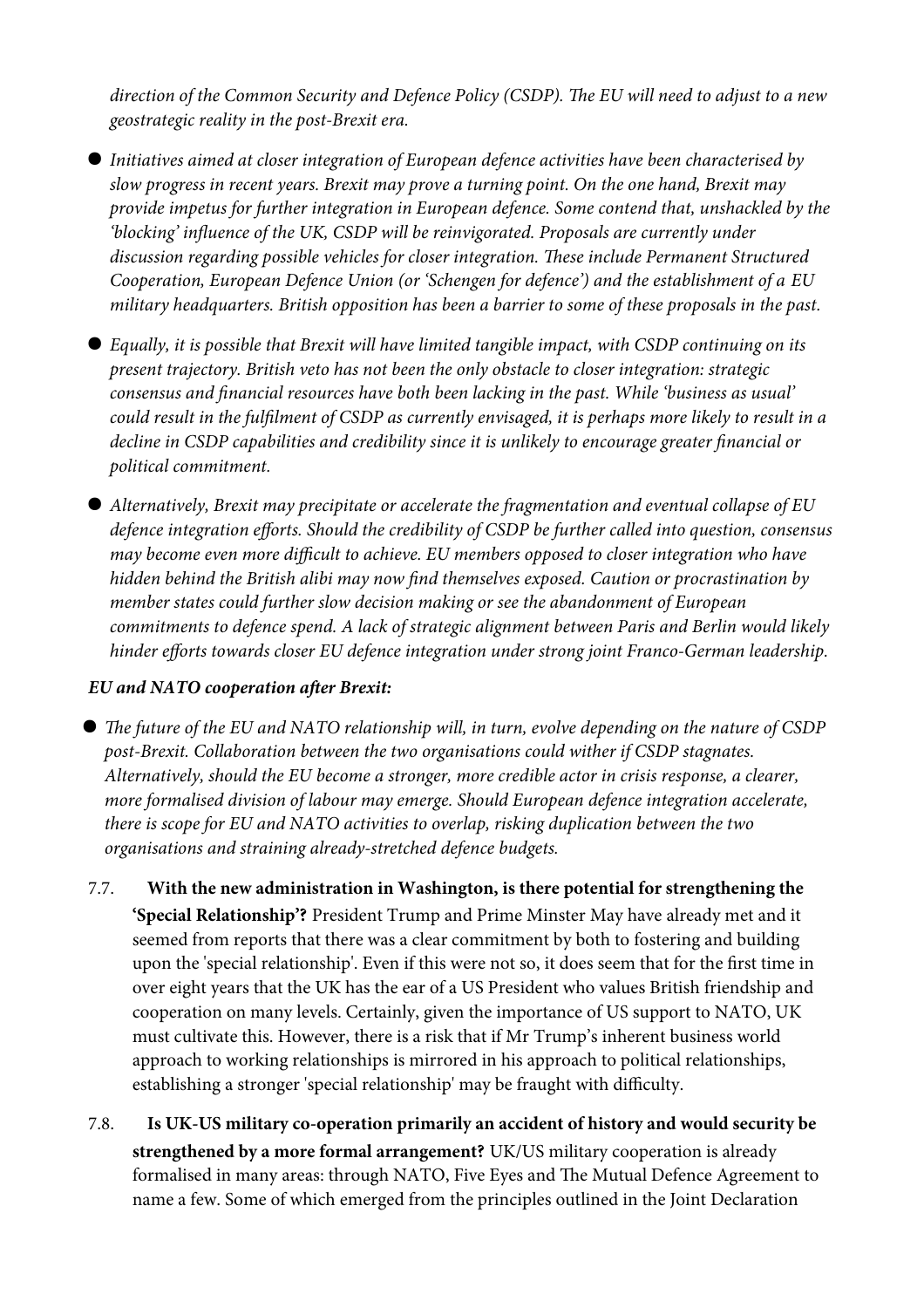(Atlantic Charter) and others from open cooperative ventures such as 'Tube Alloys', the sharing of technology data and integrated wartime intelligence gathering. It is difficult to defne what 'more formal arrangements' might be and in what circumstances they would apply. For example: It has long been understood in the Royal Navy (RN) submarine service, and certainly since the introduction of nuclear power and weapons, that to aid utility and targetting and to avoid subsurface assets conficting with each other, that a central command and control system was required. This has led to the RN and USN submarine services to work symbiotically whether formal or not.

- 7.9. **What form does the US-UK partnership currently take in the military arena?** The question has been answered to some degree in paragraph 7.8 above.
- 7.10. **What does the UK ofer the US that is not available elsewhere and vice-versa?** It would be difcult to defne a specifc capability that UK has that the US does not. However, in one or two areas the British do have recognised world beating skill sets. For example: Royal Marine expertise in Arctic Warfare, Special Forces, Mine Counter Measures and Battle Field Medicine. Looking at the issue the other way it is embarrassing to admit that US Forces know the UK forces as 'the borrowers'. This is because our Forces on initial deployment always seem to lack immediate sustainment and logistic support across the board. The question of numbers (concentration of Force) may also arise. However, the greatest support that the US can ofer the UK is logistic enablers where their sea, land and air transport capability far out weighs the UK's.
- 7.11. **What are the implications of the new Administration's policies for UK major equipment programmes and the UK nuclear deterrent?** Already largely covered at paragraph 7.3 but in respect of the UK 'Dreadnought' SSBN programme the US is responsible for providing the common missile compartment (CMC) and is totally responsible for development, testing and delivery of the Trident II D5 missiles, albeit they are from a common USN/RN pool. However, outside the 'Mutual Defence Agreement' a concern of DS is the potential for draconian implementation of the International Traffic in Arms Regulations (ITAR) to a growing value and quantity of critical US-procured UK capability across the UK military Capability spectrum. It will be absolutely militarily essential to be able to upgrade and evolve F35-B, C-17, C-130, Chinook, Apache, etc, to meet UK requirements without a veto or very expensive contracting constraints of ITAR being leveraged to US company advantage.
- 7.12. **What more should the UK be doing in the European and NATO space in order to support the NATO mission?** As discussed in paragraph 7.1 the weakness in UK defence policy, especially the permanent withdrawal of coherent heavy combat forces from Germany to the UK, to support NATO missions is lamentable and sends a potential 'UK is not/less interested in European Defence' message to Russia. A similar withdrawal of British Forces from the Falkland Islands sent the wrong message to Argentina, precipitating its 1982 invasion as a distraction from internal political and economic problems. This distancing of combat capability from likely European combat zones is further exacerbated by a critical lack of deployment enablers to rapidly, within days, move high readiness UK-based heavy armour into theatre and to NATO borders. This leads to two primary conclusions: either the UK must fund and exercise more military sea, land and air logistic transport; or reverse its policy to withdraw from mainland Europe and forward base more operationally capable combat units